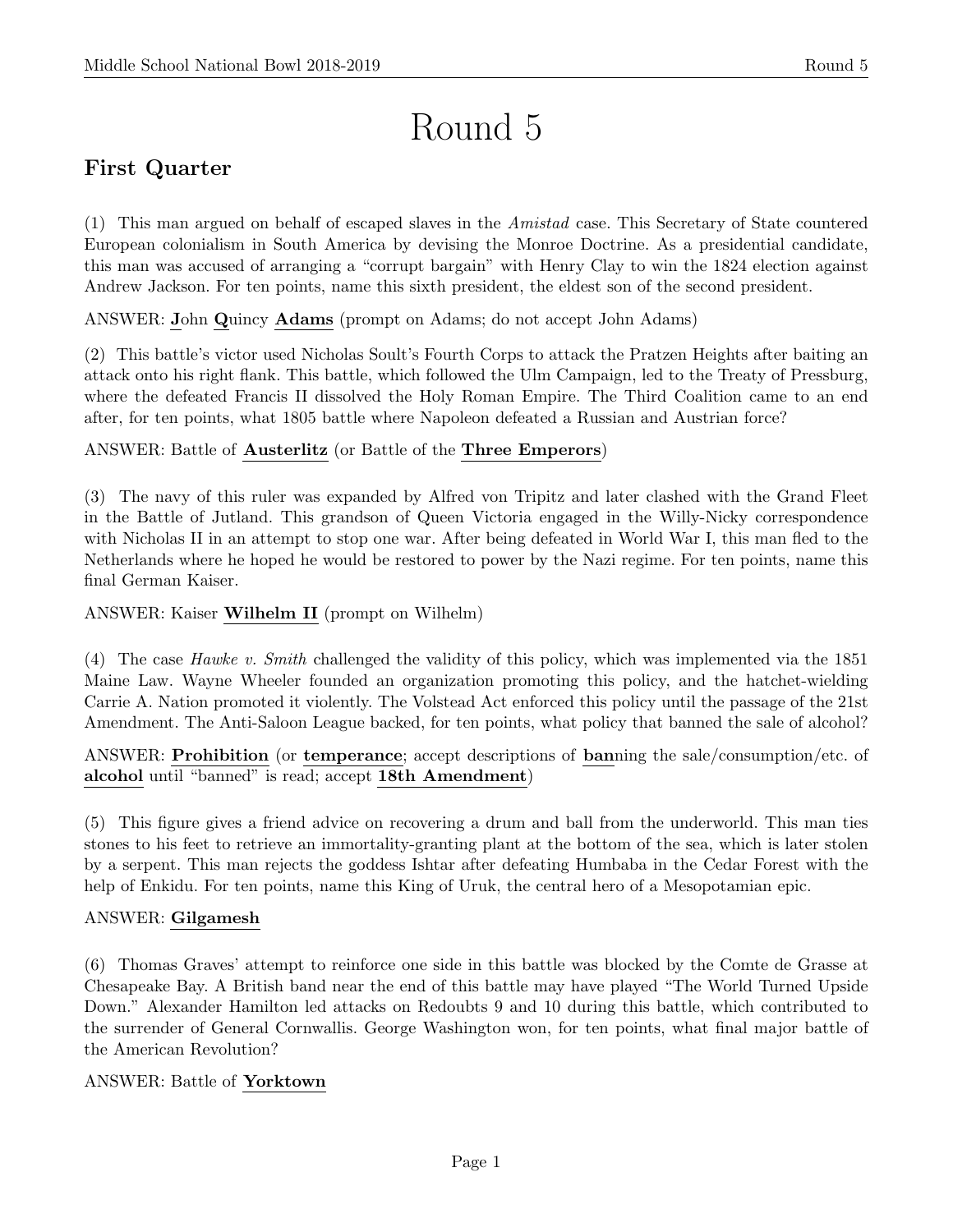(7) This feature was known as Densmore Peak by prospectors, though William Dickey popularized the official name of this place. An effort to rename this feature in 1975 was blocked by the Ohio congressional delegation; that effort sought to change this feature's name to a term meaning "The High One" in Athabaskan, and finally succeeded in 2015. For ten points, name this tallest mountain of North America, once named for William McKinley.

#### ANSWER: **Denali** (accept Mount **McKinley** before mentioned)

(8) This leader lost popularity when he refused to call off a vacation after the sinking of the submarine Kursk. This leader ordered special forces to indiscriminately gas the Dubrovka Theatre during a hostage crisis, killing 170 civilians. In recent years, Dmitri Medvedev has traded positions with this man, who, in 2014, sent armies to forcibly seize the Crimea from Ukraine. For ten points, name this current president of Russia.

#### ANSWER: Vladimir Putin

# Second Quarter

(1) In this war, the Wake Island conference was held before one side crossed the Yalu River. Swept-wing fighter jets like the F-86 Sabre dueled in MiG Alley in this war, in which Matthew Ridgway replaced a man who ordered the Incheon landing, allowing one side to break out of the Pusan Perimeter. Douglas MacArthur commanded UN forces in, for ten points, what 1950s war over an Asian peninsula?

#### ANSWER: Korean War

BONUS: After the Korean War, this zone was established as a buffer zone between North and South Korea; it crosses the 38th parallel.

#### ANSWER: Demilitarized Zone (or DMZ)

(2) The wife of this novel's protagonist watches TV on three wall-sized screens in her parlor and listens to the radio with a "seashell." This novel's protagonist, who is chased by a Mechanical Hound after he kills his boss, Beatty, uses a flamethrower to destroy homes containing forbidden objects. For ten points, name this dystopian novel about the fireman Guy Montag whose job is to burn books.

#### ANSWER: Fahrenheit 451

BONUS: Fahrenheit 451 is a work by this American author who wrote about planetary colonization in The Martian Chronicles.

#### ANSWER: Ray Bradbury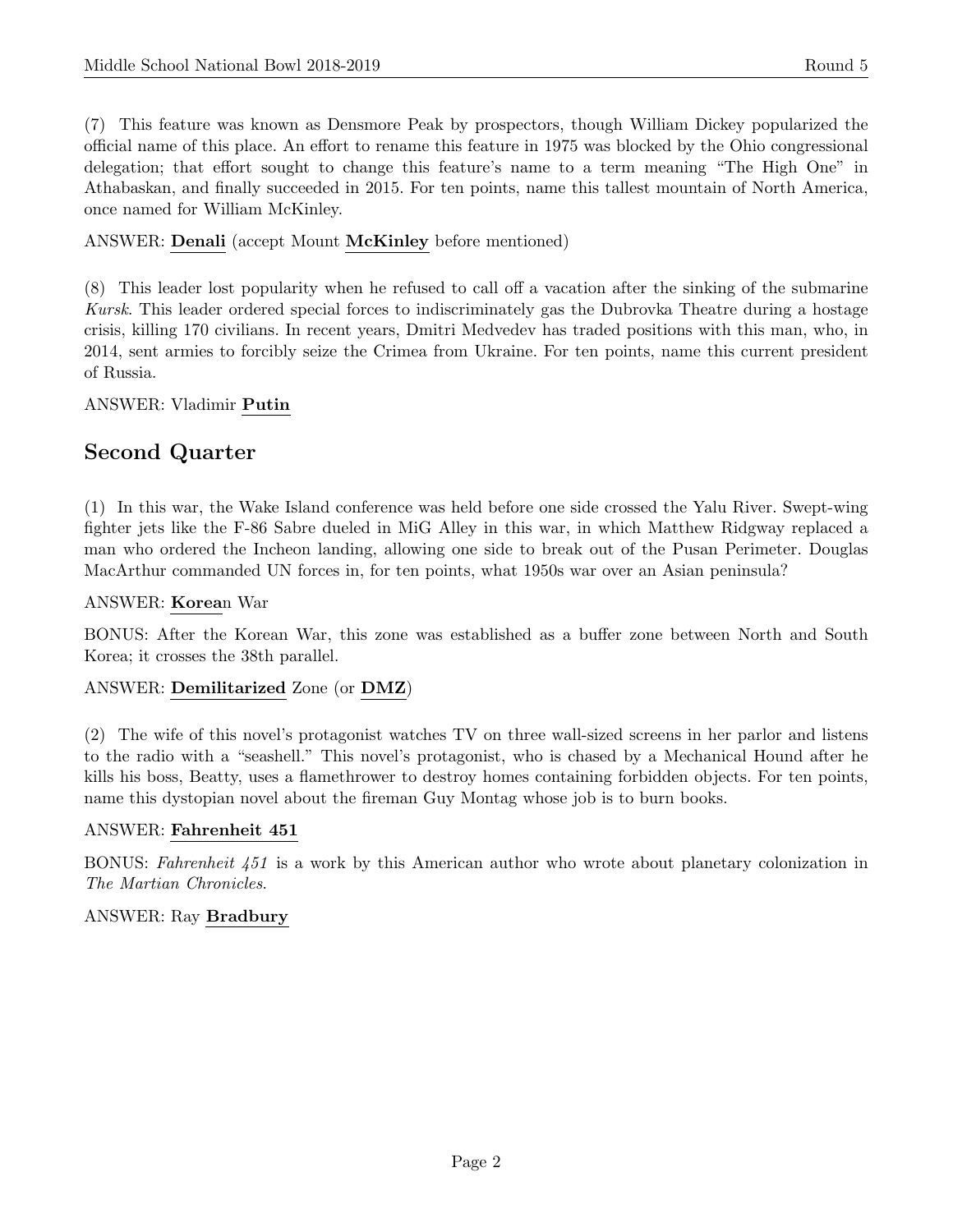(3) The forces of Aisha were defeated by Ali at a battle sometimes named for this animal. Troops using these animals in the Roman Empire were known as dromedarii. A commonly used animal of this type along the Silk Road is named for the region Bactria in Central Asia. For ten points, name these pack animals, often referred to as the "ships of the desert," that vary in the number of humps on their back.

#### ANSWER: camels

BONUS: This British officer, liaison in the Arab Revolt against the Ottomans, and author of Seven Pillars of Wisdom nearly died in the 1917 Battle of Aqaba when he accidentally shot his own camel in the head and fell.

# ANSWER: Thomas Edward "T.E." Lawrence (or Lawrence of Arabia)

(4) This leader was nicknamed the Queen of Bithynia because of rumors that he had an affair with King Nicomedes IV. This man, who was kidnapped by pirates in the Aegean Sea, was a member of the First Triumvirate with Crassus and a man who he defeated after crossing the Rubicon. For ten points, name this Roman dictator who was assassinated on the Ides of March.

#### ANSWER: Gaius Julius Caesar

BONUS: The First Triumvirate consisted of Julius Caesar, Crassus, and this "Great" Roman statesman. He was assassinated after he lost the Battle of Pharsalus, clinching Caesar's victory in the Roman Civil War.

#### ANSWER: Pompey the Great (or Gnaeus Pompey Magnus)

(5) This settlement may have relocated to Hatteras Island. It was the birthplace of Virginia Dare, the granddaughter of governor John White. A ship arriving to this settlement found only the word "CROATOAN" scrawled into a tree with no sign of civilians. For ten points, name this mysterious lost settlement, the first English attempt to create a permanent settlement in the Americas.

ANSWER: Roanoke Colony (prompt on the "Lost Colony" before "lost" is read)

BONUS: This Englishman sponsored the Roanoke Colony, though he never actually sailed there. This man is now honored as the namesake of the capital of the state that includes modern Roanoke.

# ANSWER: Sir Walter Raleigh

(6) The Istiqlal Party advocated for the independence of this country which was secured under the rule of Mohammed V. This country was home to the Republic of the Rif, which was defeated by a European coalition in 1927. This country's capital was moved to Rabat by the Treaty of Fez, which was signed after the French bombarded Casablanca. For ten points, name this North African country that lies across the Mediterranean Sea from Spain.

#### ANSWER: Morocco

BONUS: Morocco currently has de facto rule over this region that contains Laayoune. This region's SADR is backed by the United Nations, who claims they have the right to self-determination.

# ANSWER: Western Sahara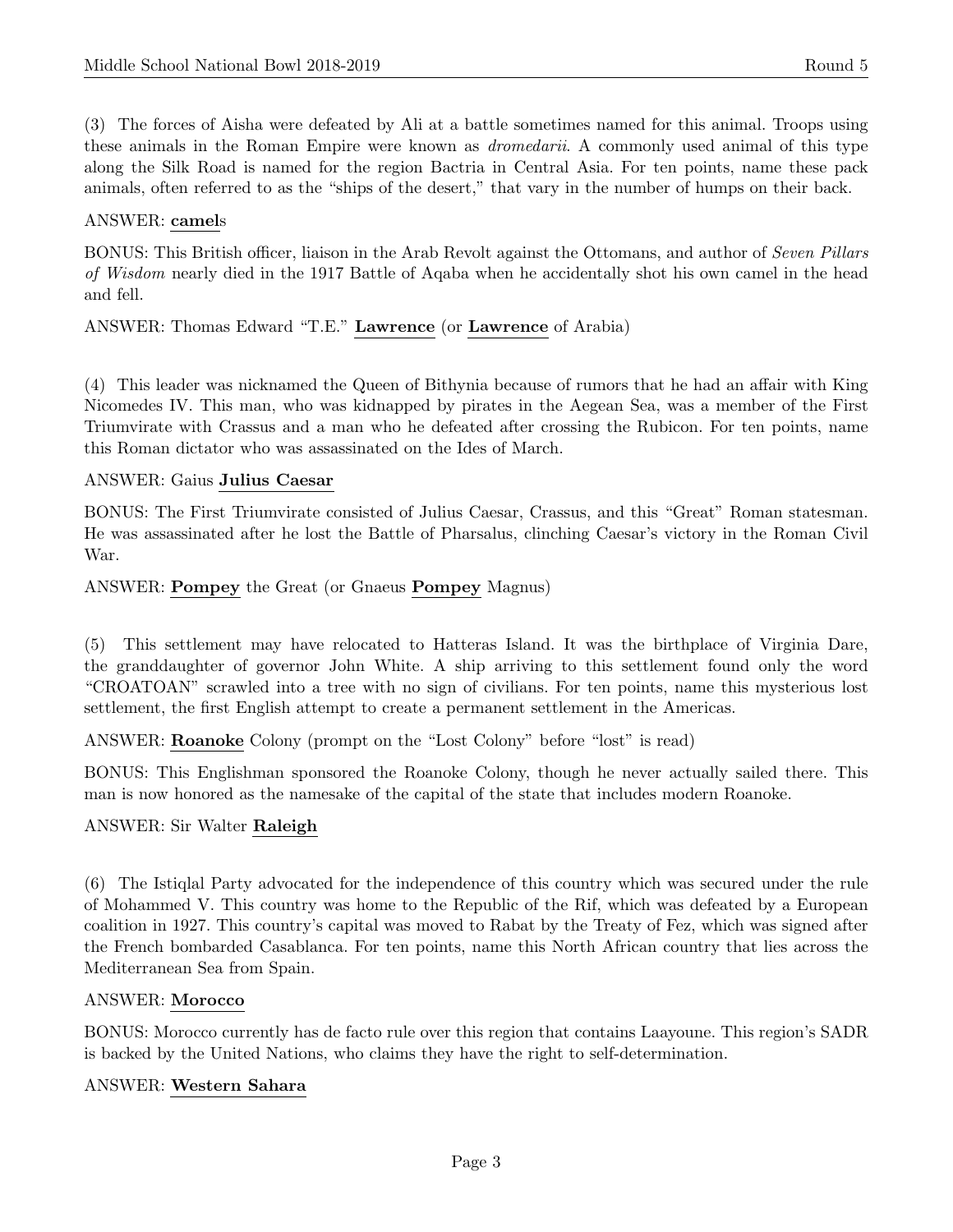(7) Henry Ford and Geena Davis played Mackenzie Allen and James Marshall, two people with this political position. A man with this job declares "nobody's better at the crane game" and defends the world with Sam Brenner in the 2015 bomb *Pixels*. Claire Underwood gains this job in *House of Cards* after she is elected to another position as her husband, Frank's, running mate. For ten points, name this job portrayed by actors in Air Force One, and Commander in Chief.

ANSWER: President of the United States (accept POTUS; accept acting President of the United States after "Claire" is read)

BONUS: This real-life activist and politician from Tennessee became Emperor of the Moon on Futurama and appeared as a fictional president on *Saturday Night Live* shortly after losing the 2000 election to George W. Bush.

ANSWER: Albert "Al" Gore, Jr.

(8) This leader lost power after supporting the Community Charge, an extremely unpopular poll tax. After the "Winter of Discontent," this leader defeated James Callaghan's Labour Party in a general election. During this leader's tenure as Education Secretary, she earned the name "Milk Snatcher" for attempting to cut school lunch funding. For ten points, name this Conservative British Prime Minister of the 1980s who was known as the "Iron Lady."

ANSWER: Margaret Thatcher (Prompt on "Iron Lady" before read.)

BONUS: Thatcher was Prime Minister during this 1982 war between the United Kingdom and Argentina over a namesake island group.

ANSWER: Falklands War (or Guerra de las Malvinas)

# Third Quarter

The categories are . . .

- 1. 49ers
- 2. Vikings
- 3. Buccaneers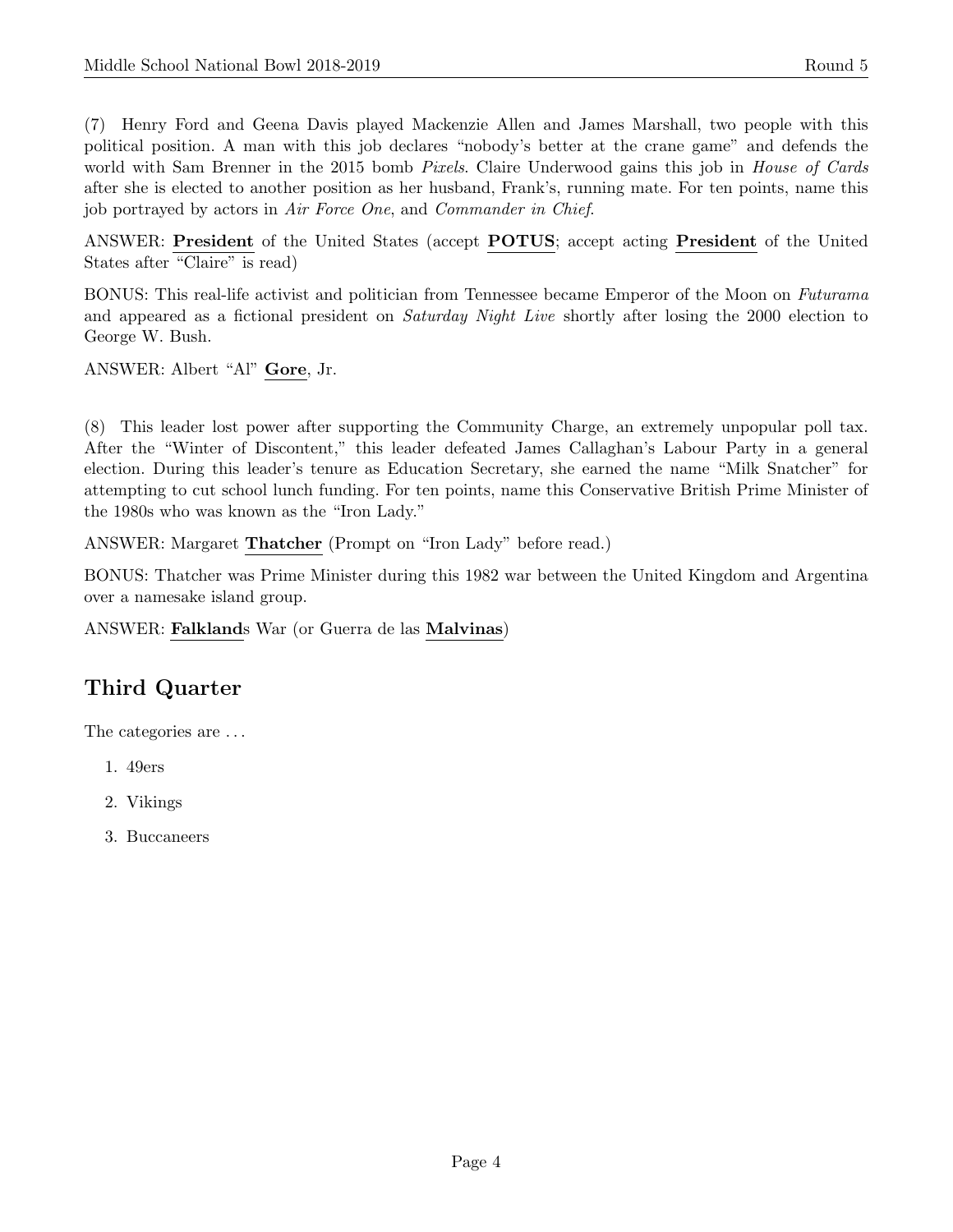#### 49ers

Name the...

(1) Precious metal that the 49ers mined during a 19th century "rush."

# ANSWER: gold

(2) Modern state whose population boomed due to the 49ers rushing to Sacramento and other towns.

# ANSWER: California

(3) City on the Golden Gate Strait that boomed from 49er emigration.

#### ANSWER: San Francisco

(4) German merchant who ran a dry good store in that city and founded a namesake blue jeans manufacturing company.

ANSWER: Levi Strauss (do not accept or prompt on Levi(s))

(5) Mill on the American River where James Marshall made the discovery that started the 49er rush.

ANSWER: Sutter's Mill

(6) Brief 1846 revolt that ended Mexican control over Sonoma and much of the land to which the 49ers rushed.

ANSWER: Bear Flag Revolt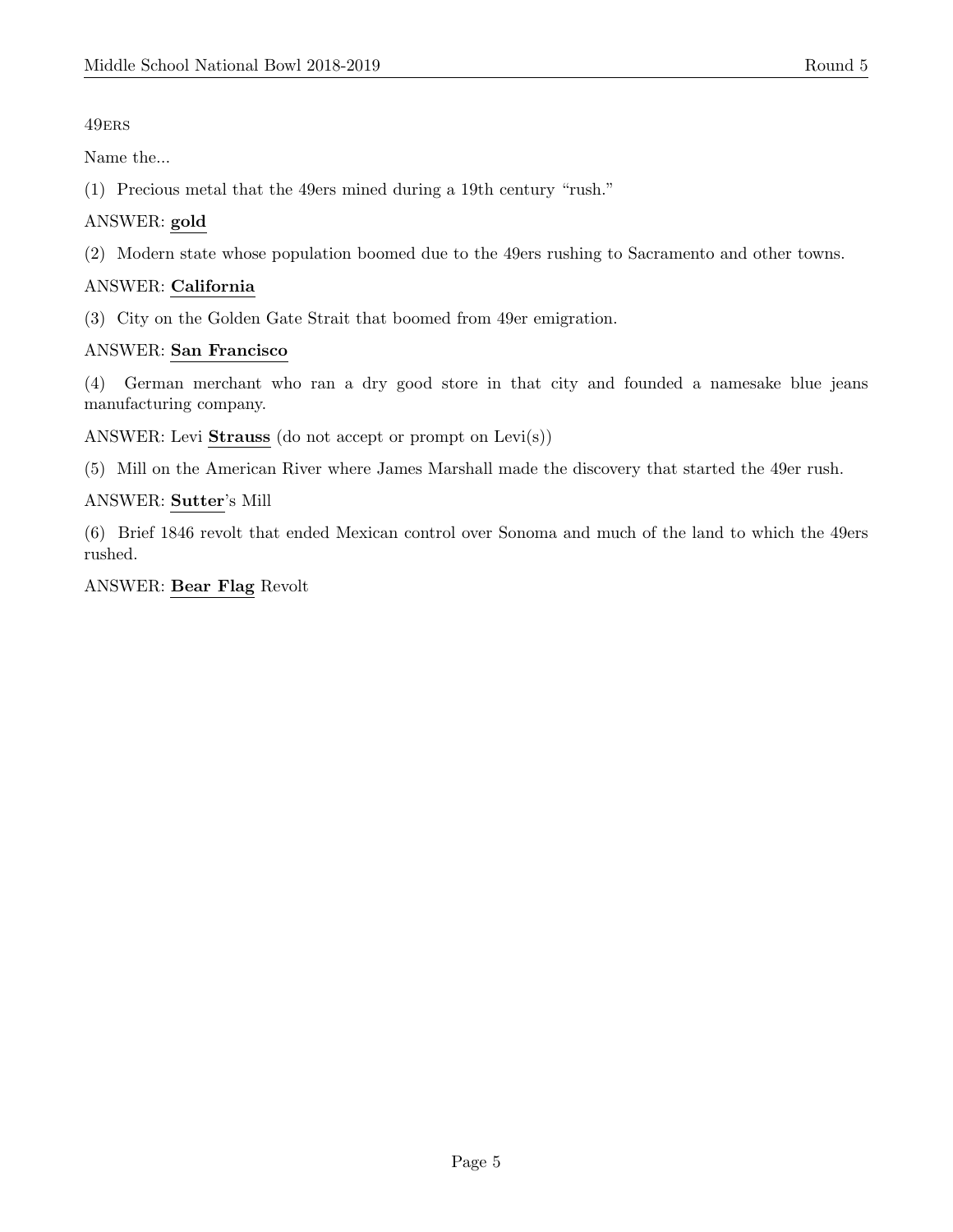#### Vikings

Name the...

- (1) Geographic region, including Denmark, Norway, and Sweden, from which the Vikings originated.
- ANSWER: Scandinavia (prompt on Nordic (countries)
- (2) Intimidating accessories that, despite modern depictions, have never been found on Viking helmets.

#### ANSWER: horns

(3) Norseman who founded Vinland in North America well before Columbus' voyages.

# ANSWER: Leif Erikson

(4) General type of shallow, quick boat used in Viking raids.

#### ANSWER: longship (accept longboat)

(5) Type of religious compound that Vikings destroyed on Lindisfarne in 793.

#### ANSWER: monastery (accept abbey; accept priory)

(6) Term for Viking soldiers who fought in a quasi-insane fury or trance, inspiring a common modern adjective.

#### ANSWER: berserk (accept berserkers)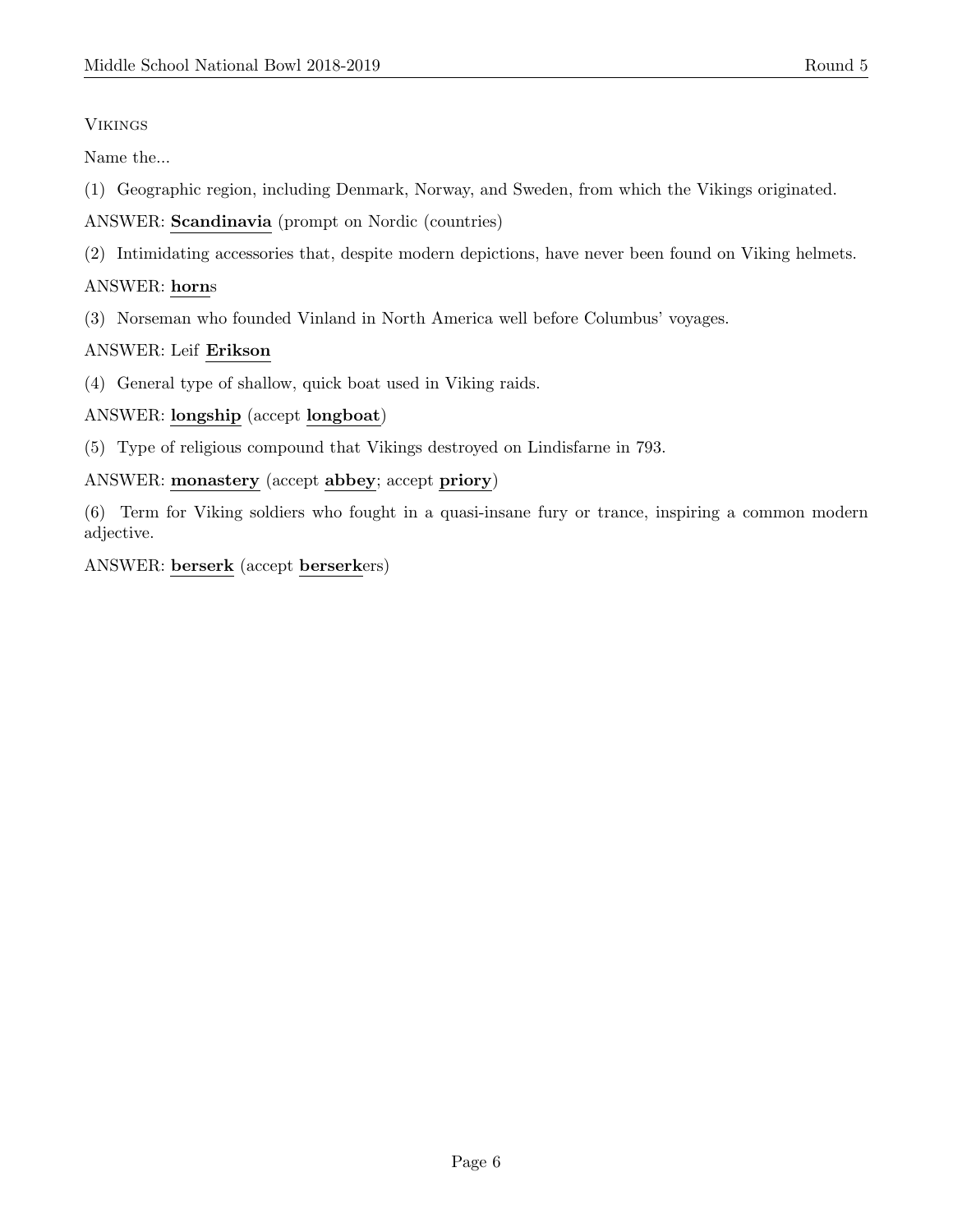#### **BUCCANEERS**

Regarding the history of pirates, name the...

- (1) Morbid symbols that appear crossed on the Jolly Roger and other black pirate flags.
- ANSWER: bones (accept skull and/or (cross)bones)
- (2) Ocean where pirates preyed on the triangular slave trade.

#### ANSWER: Atlantic Ocean

(3) Disease, caused by a lack of Vitamin C, that affected some pirates

#### ANSWER: scurvy

(4) Caribbean island where the pirate hub of Port Royal was founded in 1518, well before its modern capital, Kingston.

#### ANSWER: Jamaica

(5) Pirate who sailed the Queen Anne's Revenge and was known for his frightening facial hair.

#### ANSWER: Blackbeard (or Edward Teach or Edward Thatch)

(6) Scottish privateer and captain who captured the Quedagh Merchant and legendarily left behind a buried treasure.

ANSWER: Captain William Kidd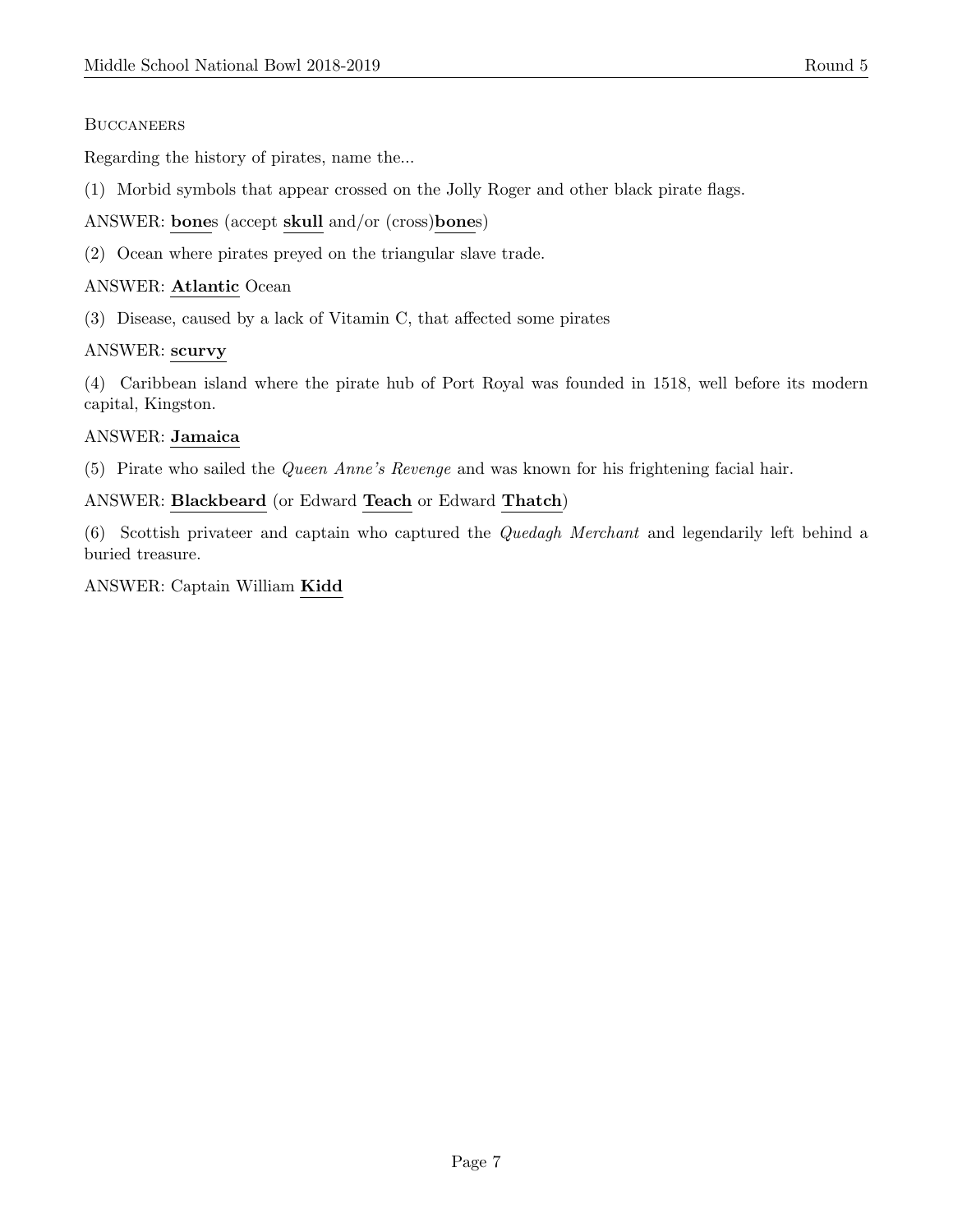# Fourth Quarter

(1) This country was the site of the "square that broke" at Abu Klea. This country was reconquered by the British after Horatio Kitchener was victorious at the Battle of  $(+)$ Omdurman. "Chinese" Gordon died in 1885 while trying to protect this country's capital from the Mahdist Revolt. In (\*) 2011, this country granted independence to a large southern region. For ten points, name this African country where the British once controlled Khartoum, just south of Egypt.

ANSWER: Sudan (do not accept or prompt on South Sudan)

(2) In this country, members of the Propaganda Due [DOO-ay], a secret masonic lodge, formed a shadow government. This country was the site of the 1970 "Hot Autumn" riots. A leader of this country, Aldo  $(+)$  Moro, was kidnapped and killed by the Red Brigades as part of the Years of Lead [led]. In 1980, terrorists killed over 200 people in this country as part of the (\*) Bologna massacre. For ten points, name this country where a monument of Victor Emmanuel II was bombed in Rome.

#### ANSWER: Italy

(3) While working on this problem, Sophie Germain developed the prime numbers now named for her. Andrew Wiles solved this problem in the 1990s, over  $(+)$  300 years after its formulator claimed to have a proof that would not fit in his margin. This (\*) theorem states that there are no integer solutions to "x to the n plus y to the n equals z to the n" if n is larger than 2. For ten points, name this theorem, the final one from a certain French mathematician to be confirmed.

#### ANSWER: Fermat's [fair-MAH's] Last Theorem

(4) This battle led to the creation of an "evil ditch" called the Malfosse, which swallowed troops from both sides. The losing side in this battle was tired after defeating (+) Harald Hardrada at the Battle of Stamford Bridge. The Huscarls made a stand atop the (\*) Senlac Hill in this battle, but lost hope after their commander was struck in the eye by an arrow. The Bayeux Tapestry depicts, for ten points, what 1066 victory for William the Conqueror?

#### ANSWER: Battle of Hastings

(5) This holiday is four days after a holiday that recalls the washing of feet in Jerusalem and a week after a holiday that is celebrated with Yew branches or  $(+)$  palm leaves. The subject of this holiday was captured in the garden of Gethsemane and later placed in the (\*) tomb of Joseph of Arimathea. This holiday is the culmination of Holy Week, and comes two days after Good Friday. For ten points, name this Christian holiday that celebrates the resurrection of Jesus.

#### ANSWER: Easter Sunday (accept Pascha)